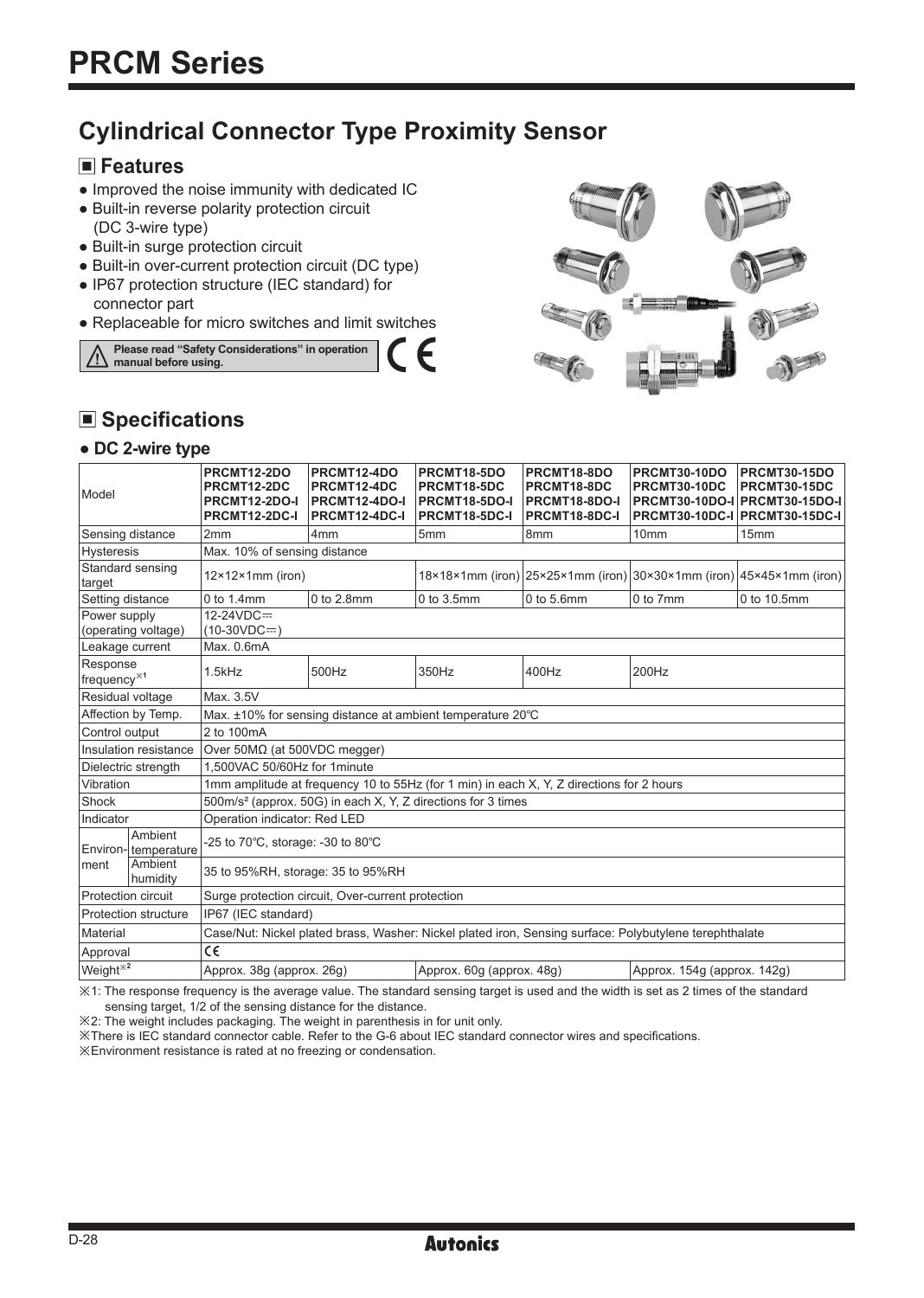# **Cylindrical Connector type**

**(A) Photoelectric Sensors**

**(L) Panel Meters** 

**Stepper Motors** 

## **Specifications**

#### **● DC 3-wire type**

| Model                                                                             |                                  | <b>PRCM12-2DN</b><br>PRCM12-2DP<br><b>PRCM12-2DN2</b><br><b>PRCM12-2DP2</b> | PRCM12-4DN<br>PRCM12-4DP<br><b>PRCM12-4DN2</b><br>PRCM12-4DP2                            | PRCM18-5DN<br>PRCM18-5DP<br><b>PRCM18-5DN2</b><br>PRCM18-5DP2<br>PRCML18-5DN<br>PRCML18-5DP<br>PRCML18-5DN2<br>PRCML18-5DP2 | PRCM18-8DN<br>PRCM18-8DP<br>PRCM18-8DN2<br>PRCM18-8DP2<br>PRCML18-8DN<br>PRCML18-8DP<br>PRCML18-8DN2<br>PRCML18-8DP2 | <b>PRCM30-10DN</b><br><b>PRCM30-10DP</b><br><b>PRCM30-10DN2</b><br>PRCM30-10DP2<br>PRCML30-10DN<br>PRCML30-10DP<br><b>PRCML30-10DN2</b><br>PRCML30-10DP2 | <b>PRCM30-15DN</b><br><b>PRCM30-15DP</b><br><b>PRCM30-15DN2</b><br><b>PRCM30-15DP2</b><br>PRCML30-15DN<br>PRCML30-15DP<br>PRCML30-15DN2<br><b>PRCML30-15DP2</b> | (B)<br>Fiber<br>Optic<br>Sensors<br>(C)<br>Door/Area<br>Sensors |  |
|-----------------------------------------------------------------------------------|----------------------------------|-----------------------------------------------------------------------------|------------------------------------------------------------------------------------------|-----------------------------------------------------------------------------------------------------------------------------|----------------------------------------------------------------------------------------------------------------------|----------------------------------------------------------------------------------------------------------------------------------------------------------|-----------------------------------------------------------------------------------------------------------------------------------------------------------------|-----------------------------------------------------------------|--|
| Sensing distance                                                                  |                                  | 2mm                                                                         | 4mm                                                                                      | 5mm                                                                                                                         | 8 <sub>mm</sub>                                                                                                      | 10mm                                                                                                                                                     | 15mm                                                                                                                                                            | (D)<br>Proximity                                                |  |
| Max. 10% of sensing distance<br><b>Hysteresis</b>                                 |                                  |                                                                             |                                                                                          |                                                                                                                             |                                                                                                                      |                                                                                                                                                          |                                                                                                                                                                 | <b>Sensors</b>                                                  |  |
| Standard sensing target                                                           |                                  | $12\times12\times1$ mm (iron)                                               |                                                                                          | $18\times18\times1$ mm (iron)                                                                                               | 25×25×1mm (iron)                                                                                                     | 30×30×1mm (iron)                                                                                                                                         | $45 \times 45 \times 1$ mm (iron)                                                                                                                               |                                                                 |  |
| Sensing distance                                                                  |                                  | 0 to 1.4mm                                                                  | 0 to 2.8mm                                                                               | 0 to 3.5mm                                                                                                                  | $0$ to 5.6mm                                                                                                         | 0 to 7mm                                                                                                                                                 | 0 to 10.5mm                                                                                                                                                     | (E)<br>Pressure<br><b>Sensors</b>                               |  |
| 12-24VDC=<br>Power supply<br>(operating voltage)<br>$(10-30VDC = 1)$              |                                  |                                                                             |                                                                                          |                                                                                                                             |                                                                                                                      |                                                                                                                                                          |                                                                                                                                                                 |                                                                 |  |
|                                                                                   | Current consumption<br>Max. 10mA |                                                                             |                                                                                          |                                                                                                                             |                                                                                                                      |                                                                                                                                                          |                                                                                                                                                                 |                                                                 |  |
|                                                                                   | Response frequency <sup>*1</sup> | 1.5kHz                                                                      | 500Hz                                                                                    | 500Hz                                                                                                                       | 350Hz                                                                                                                | 400Hz                                                                                                                                                    | 200Hz                                                                                                                                                           | Rotary<br>Encoders                                              |  |
| Residual voltage<br>Max. 1.5V                                                     |                                  |                                                                             |                                                                                          |                                                                                                                             |                                                                                                                      |                                                                                                                                                          |                                                                                                                                                                 | (G)<br>Connectors/                                              |  |
|                                                                                   | Affection by Temp.               | Max. ±10% for sensing distance at ambient temperature 20°C                  |                                                                                          |                                                                                                                             |                                                                                                                      |                                                                                                                                                          |                                                                                                                                                                 |                                                                 |  |
| Control output                                                                    |                                  | Max. 200mA                                                                  |                                                                                          |                                                                                                                             |                                                                                                                      |                                                                                                                                                          |                                                                                                                                                                 |                                                                 |  |
|                                                                                   | Insulation resistance            | Over $50M\Omega$ (at $500VDC$ megger)                                       |                                                                                          |                                                                                                                             |                                                                                                                      |                                                                                                                                                          |                                                                                                                                                                 | (H)                                                             |  |
| Dielectric strength                                                               |                                  | 1.500VAC 50/60Hz for 1minute                                                |                                                                                          |                                                                                                                             |                                                                                                                      |                                                                                                                                                          |                                                                                                                                                                 |                                                                 |  |
| Vibration                                                                         |                                  |                                                                             | 1mm amplitude at frequency 10 to 55Hz (for 1 min) in each X, Y, Z directions for 2 hours |                                                                                                                             |                                                                                                                      |                                                                                                                                                          |                                                                                                                                                                 |                                                                 |  |
| Shock<br>500m/s <sup>2</sup> (approx. 50G) in each X, Y, Z directions for 3 times |                                  |                                                                             |                                                                                          |                                                                                                                             |                                                                                                                      |                                                                                                                                                          |                                                                                                                                                                 |                                                                 |  |
| Indicator                                                                         |                                  | Operation indicator: Red LED                                                |                                                                                          |                                                                                                                             |                                                                                                                      |                                                                                                                                                          |                                                                                                                                                                 |                                                                 |  |
| Environ-                                                                          | Ambient temperature              | -25 to 70°C, storage: -30 to 80°C                                           |                                                                                          |                                                                                                                             |                                                                                                                      |                                                                                                                                                          |                                                                                                                                                                 | Controllers                                                     |  |
| ment                                                                              | Ambient humidity                 |                                                                             | 35 to 95%RH, storage: 35 to 95%RH                                                        |                                                                                                                             |                                                                                                                      |                                                                                                                                                          |                                                                                                                                                                 |                                                                 |  |
| Protection circuit                                                                |                                  |                                                                             |                                                                                          | Surge protection circuit, Reverse polarity protection circuit, Over-current protection                                      |                                                                                                                      |                                                                                                                                                          |                                                                                                                                                                 | (J)<br>Counters                                                 |  |
|                                                                                   | <b>Protection structure</b>      | IP67 (IEC standard)                                                         |                                                                                          |                                                                                                                             |                                                                                                                      |                                                                                                                                                          |                                                                                                                                                                 |                                                                 |  |
| Material                                                                          |                                  |                                                                             |                                                                                          | Case/Nut: Nickel plated brass, Washer: Nickel plated iron, Sensing surface: Polybutylene terephthalate                      |                                                                                                                      |                                                                                                                                                          |                                                                                                                                                                 |                                                                 |  |
| Approval                                                                          |                                  | $\overline{\epsilon}$                                                       |                                                                                          |                                                                                                                             |                                                                                                                      |                                                                                                                                                          |                                                                                                                                                                 | (K)<br>Timers                                                   |  |
| Weight <sup>*2</sup>                                                              |                                  | Approx. 38q (approx. 26q)                                                   |                                                                                          | PRCM: Approx. 61g (approx. 49g)<br>PRCML: Approx. 85q (approx. 73q)                                                         |                                                                                                                      | PRCM: Approx. 146q (approx. 134q)<br>PRCML: Approx. 181g (approx. 169g)                                                                                  |                                                                                                                                                                 |                                                                 |  |

#### **● AC 2-wire type**

| Model                                                                         |                                  | <b>PRCM12-2AO</b><br>PRCM12-2AC                                                                                                             | PRCM12-4AO<br>PRCM12-4AC | PRCM18-5AO<br>PRCM18-5AC<br>PRCML18-5AO<br>PRCML18-5AC              | PRCM18-8AO<br>PRCM18-8AC<br>PRCML18-8AO<br>PRCML18-8AC | <b>PRCM30-10AO</b><br><b>PRCM30-10AC</b><br>PRCML30-10AO<br>PRCML30-10AC | <b>PRCM30-15AO</b><br><b>PRCM30-15AC</b><br><b>PRCML30-15AO</b><br>PRCML30-15AC |  | (M)<br>Tacho /<br>Speed / Pulse<br><b>Meters</b> |  |
|-------------------------------------------------------------------------------|----------------------------------|---------------------------------------------------------------------------------------------------------------------------------------------|--------------------------|---------------------------------------------------------------------|--------------------------------------------------------|--------------------------------------------------------------------------|---------------------------------------------------------------------------------|--|--------------------------------------------------|--|
| Sensing distance                                                              |                                  | 2mm                                                                                                                                         | 4mm                      | 5mm                                                                 | 8mm                                                    | 10 <sub>mm</sub>                                                         | 15 <sub>mm</sub>                                                                |  | (N)                                              |  |
| <b>Hysteresis</b>                                                             |                                  | Max. 10% of sensing distance                                                                                                                |                          |                                                                     |                                                        |                                                                          |                                                                                 |  |                                                  |  |
| Standard sensing target                                                       |                                  | $12\times12\times1$ mm (iron)                                                                                                               |                          | 18×18×1mm (iron)                                                    | 25×25×1mm (iron)                                       | 30×30×1mm (iron)                                                         | 45×45×1mm (iron)                                                                |  | Units                                            |  |
| Sensing distance                                                              |                                  | 0 to 1.4mm                                                                                                                                  | 0 to 2.8mm               | 0 to 3.5mm                                                          | $0$ to 5.6mm                                           | $0$ to 7mm                                                               | 0 to 10.5mm                                                                     |  | (O)                                              |  |
| Power supply<br>100-240VAC $\sim$<br>(operating voltage)<br>$(85-264VAC\sim)$ |                                  |                                                                                                                                             |                          |                                                                     |                                                        |                                                                          |                                                                                 |  | Sensor<br>Controllers                            |  |
| Leakage current                                                               |                                  | Max. 2.5mA                                                                                                                                  |                          |                                                                     |                                                        |                                                                          |                                                                                 |  |                                                  |  |
|                                                                               | Response frequency <sup>*1</sup> | 20Hz                                                                                                                                        |                          |                                                                     |                                                        |                                                                          |                                                                                 |  |                                                  |  |
| Max. 10V<br>Residual voltage                                                  |                                  |                                                                                                                                             |                          |                                                                     |                                                        |                                                                          |                                                                                 |  | <b>Mode Power</b><br><b>Supplies</b>             |  |
|                                                                               | Affection by Temp.               | Max. ±10% for sensing distance at ambient temperature 20°C                                                                                  |                          |                                                                     |                                                        |                                                                          |                                                                                 |  |                                                  |  |
| Control output                                                                |                                  | 5 to 150mA                                                                                                                                  |                          | 5 to 200mA                                                          |                                                        |                                                                          |                                                                                 |  |                                                  |  |
| Insulation resistance                                                         |                                  | Over $50MΩ$ (at $500VDC$ megger)                                                                                                            |                          |                                                                     |                                                        |                                                                          |                                                                                 |  |                                                  |  |
| Dielectric strength                                                           |                                  | 2.500VAC 50/60Hz for 1minute                                                                                                                |                          |                                                                     |                                                        |                                                                          |                                                                                 |  |                                                  |  |
| Vibration                                                                     |                                  | 1mm amplitude at frequency 10 to 55Hz (for 1 min) in each X, Y, Z directions for 2 hours                                                    |                          |                                                                     |                                                        |                                                                          |                                                                                 |  |                                                  |  |
| Shock                                                                         |                                  | 500m/s <sup>2</sup> (approx. 50G) in each X, Y, Z directions for 3 times                                                                    |                          |                                                                     |                                                        |                                                                          |                                                                                 |  | Logic<br>Panels                                  |  |
| Indicator                                                                     |                                  | Operation indicator: Red LED                                                                                                                |                          |                                                                     |                                                        |                                                                          |                                                                                 |  | (S)                                              |  |
| Ambient temperature<br>Environ-                                               |                                  | -25 to 70°C. storage: -30 to 80°C                                                                                                           |                          |                                                                     |                                                        |                                                                          |                                                                                 |  | Field<br>Network                                 |  |
| ment                                                                          | Ambient humidity                 | 35 to 95%RH, storage: 35 to 95%RH                                                                                                           |                          |                                                                     |                                                        |                                                                          |                                                                                 |  | <b>Devices</b>                                   |  |
| Protection circuit                                                            |                                  | Surge protection circuit                                                                                                                    |                          |                                                                     |                                                        |                                                                          |                                                                                 |  |                                                  |  |
| <b>Protection structure</b>                                                   |                                  | IP67 (IEC standard)                                                                                                                         |                          |                                                                     |                                                        |                                                                          |                                                                                 |  |                                                  |  |
| Insulation type                                                               |                                  | Double insulation or reinforced insulation<br>(Mark: $\Box$ , dielectric strength between the measuring input part and the power part: 1kV) |                          |                                                                     |                                                        |                                                                          |                                                                                 |  | Software                                         |  |
| Material                                                                      |                                  | Case/Nut: Nickel plated brass, Washer: Nickel plated iron, Sensing surface: Polybutylene terephthalate                                      |                          |                                                                     |                                                        |                                                                          |                                                                                 |  |                                                  |  |
| Approval                                                                      |                                  | C€                                                                                                                                          |                          |                                                                     |                                                        |                                                                          |                                                                                 |  |                                                  |  |
| Weight <sup>*2</sup>                                                          |                                  | Approx. 42g (approx. 30g)                                                                                                                   |                          | PRCM: Approx. 66q (approx. 54q)<br>PRCML: Approx. 78g (approx. 66g) |                                                        | PRCM: Approx. 154g (approx. 142g)<br>PRCML: Approx. 194g (approx. 182g)  |                                                                                 |  |                                                  |  |

※1: The response frequency is the average value. The standard sensing target is used and the width is set as 2 times of the standard sensing target, 1/2 of the sensing distance for the distance.

※2: The weight includes packaging. The weight in parenthesis in for unit only.

※Environment resistance is rated at no freezing or condensation.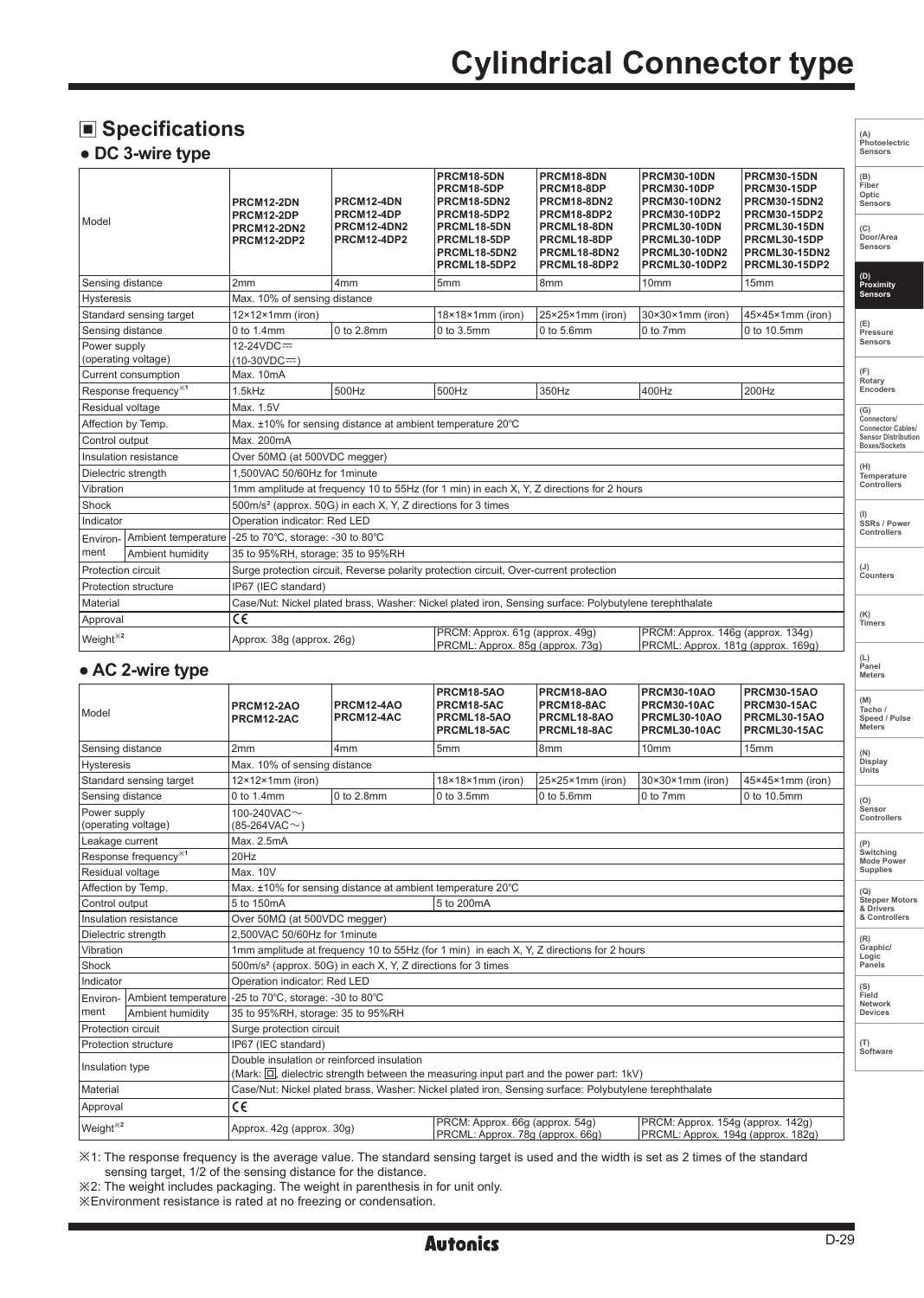

**Autonics**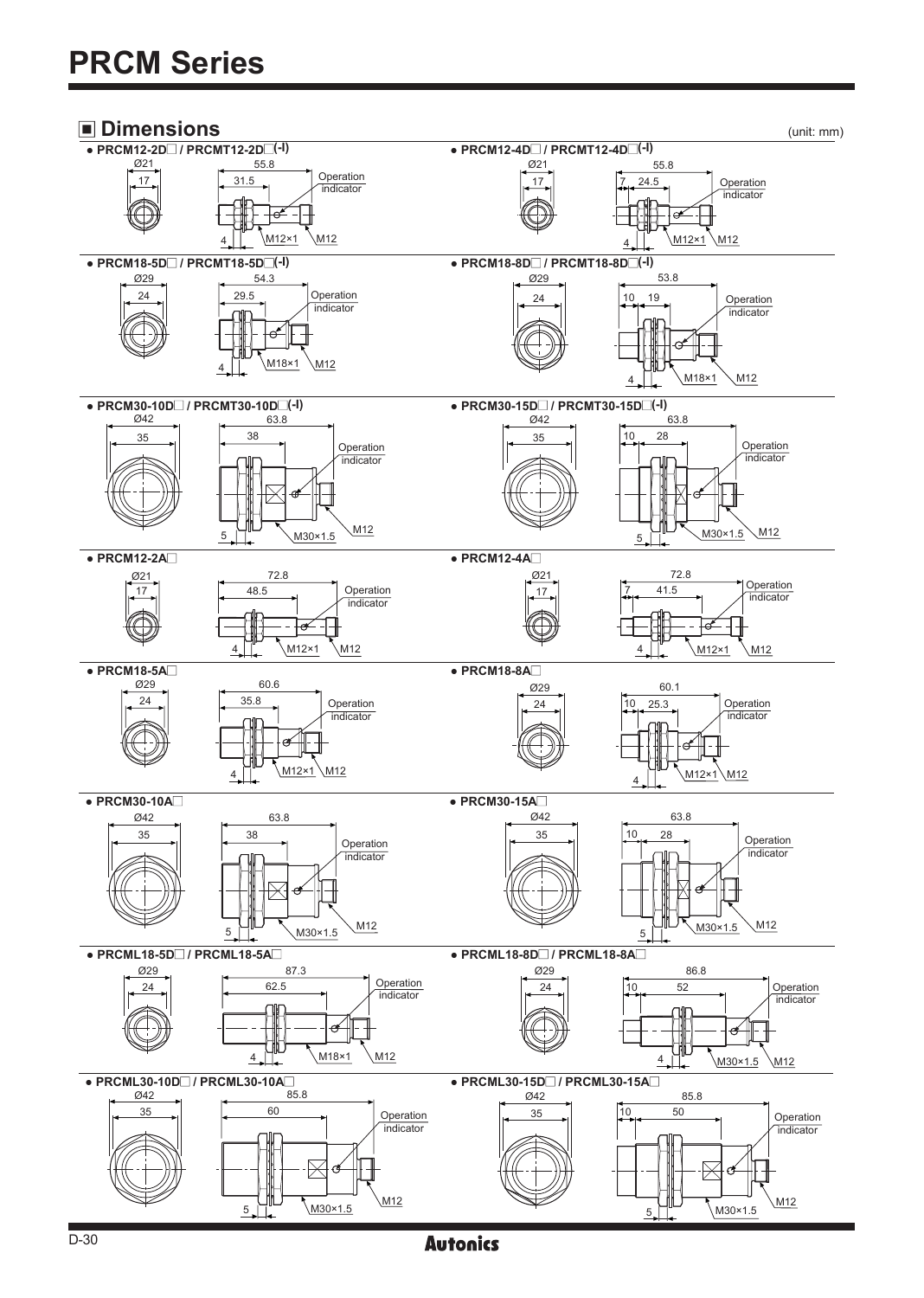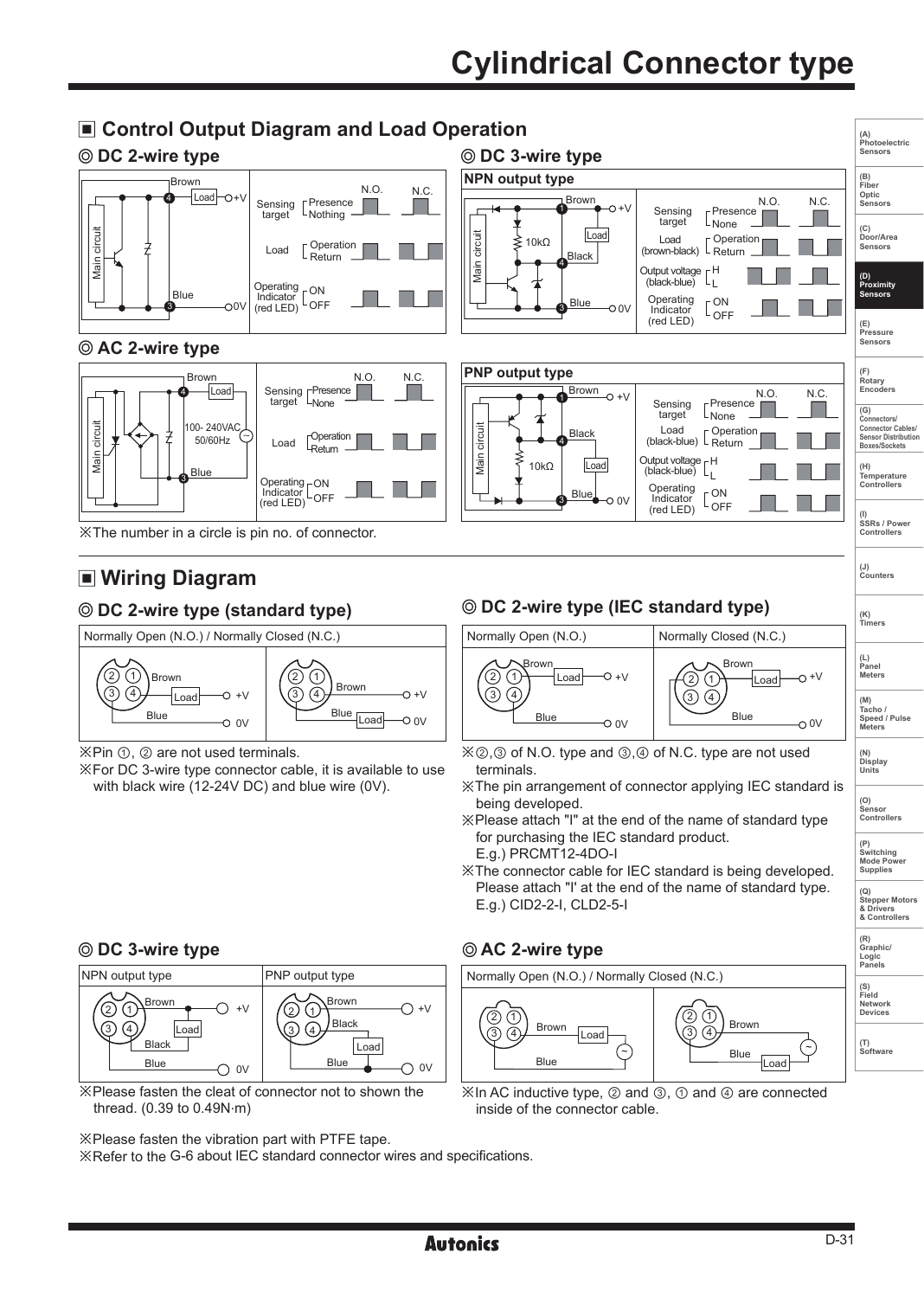### **Sensing Distance Feature Data by Target Material and Size**

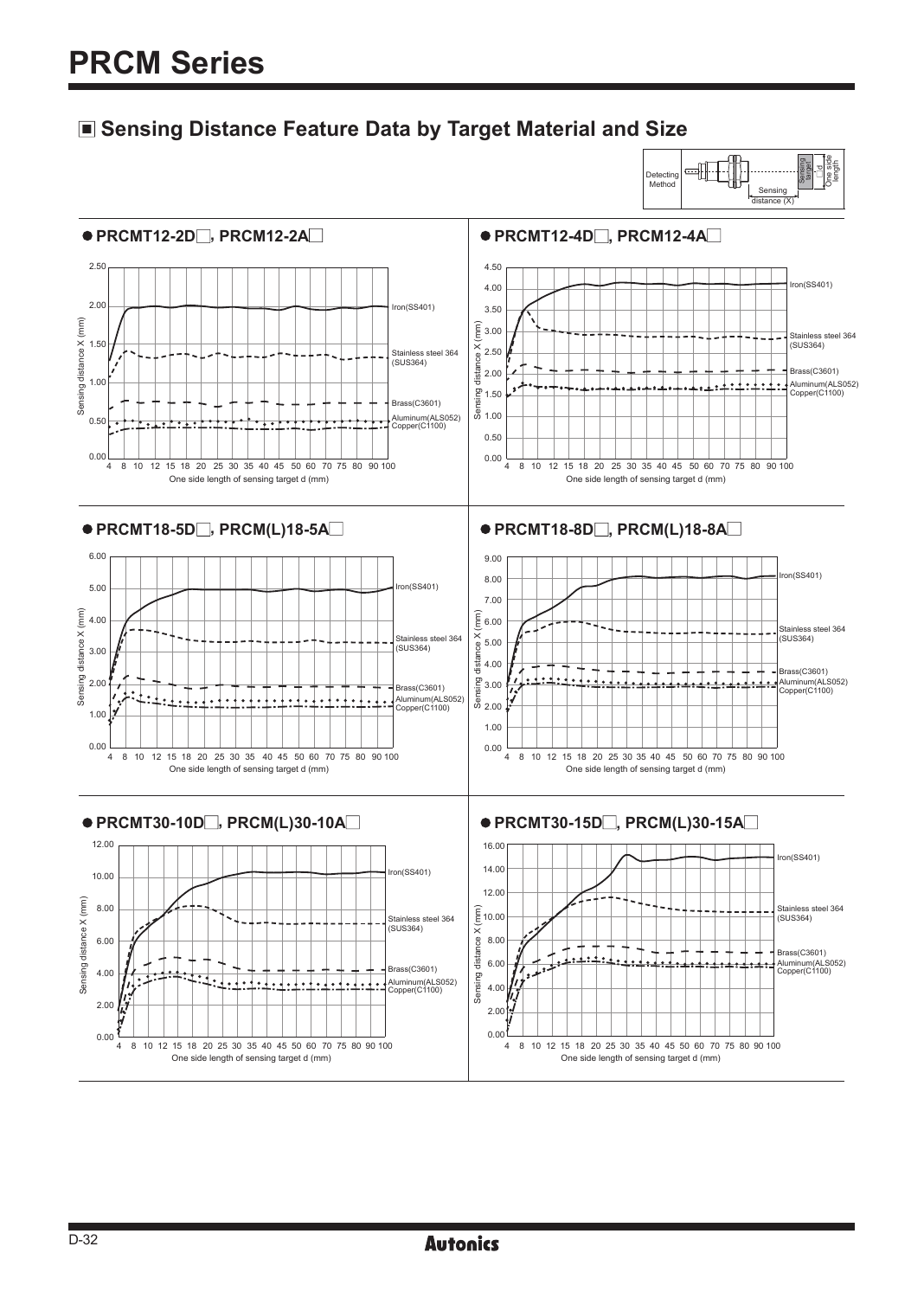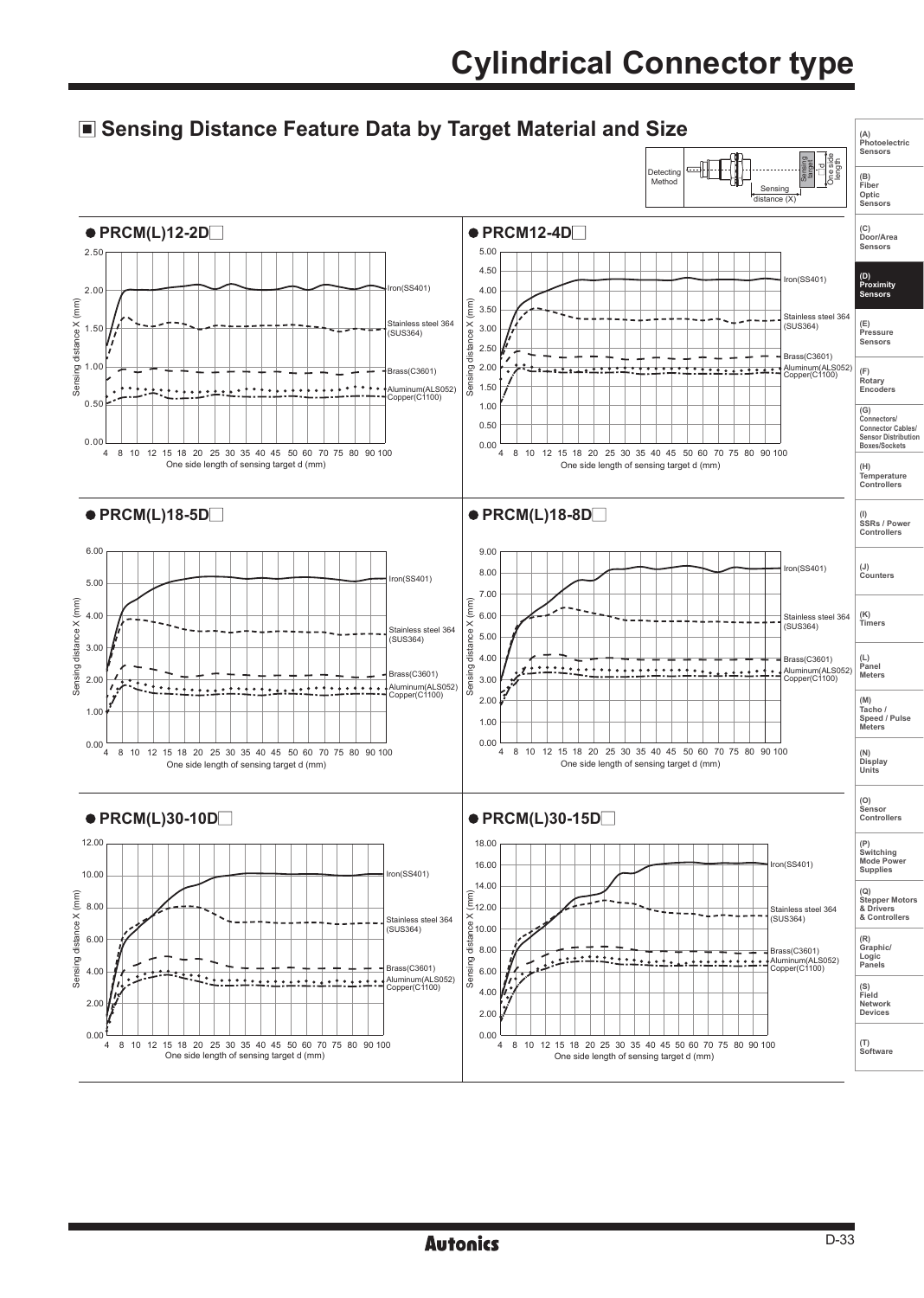